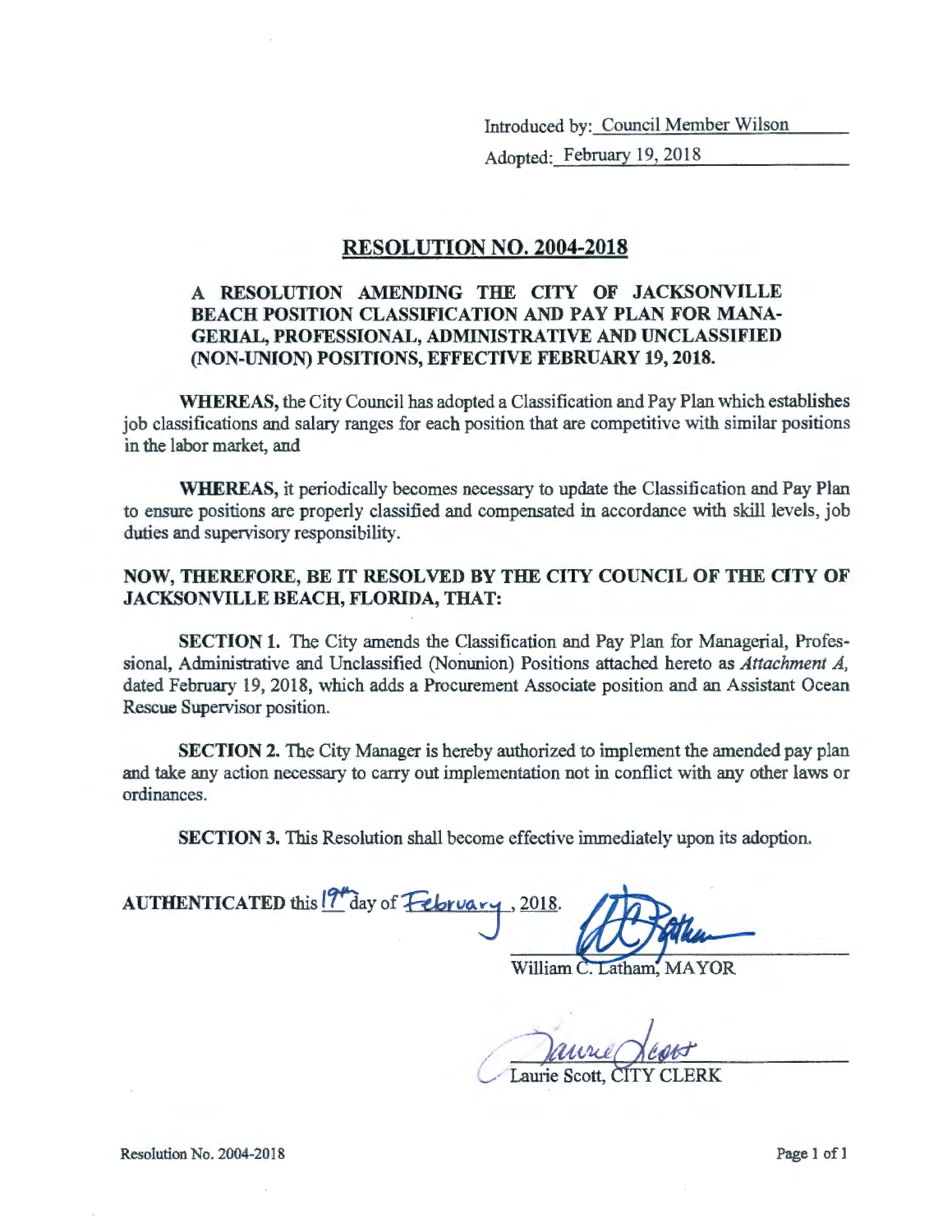# Attachment A

## CITY OF JACKSONVILLE BEACH

# POSITION CLASSIFICATION AND PAY PLAN



## Classification and Pay Plan

For

## Managerial, Professional, Administrative and Unclassified (Nonunion)

Effective October 1, 2016 Amended February 6, 2017 Amended May 1, 2017 Amended September 18, 2017 Amended February 19, 2018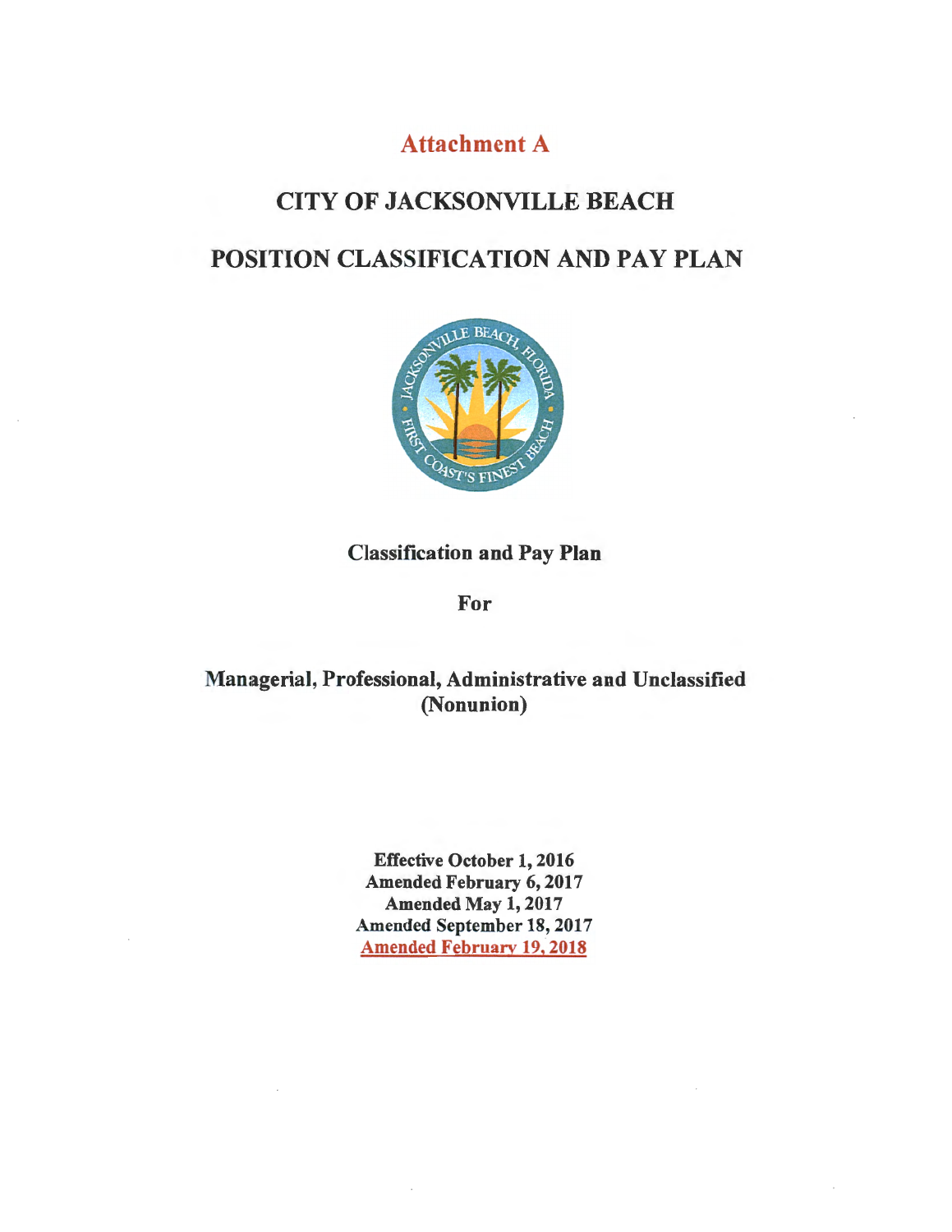| <b>CLASSIFICATION</b>      | <b>POSITION TITLE</b>                                   | <b>GRADE</b> |
|----------------------------|---------------------------------------------------------|--------------|
| <b>Department Director</b> | *<br><b>Chief Financial Officer</b>                     | 138          |
|                            | *<br><b>Deputy City Manager</b>                         | 141          |
|                            | *<br><b>Director of Beaches Energy Services</b>         | 141          |
|                            | *<br><b>Director of Human Resources</b>                 | 135          |
|                            | *<br>Director of Parks and Recreation                   | 135          |
|                            | *<br>Director of Planning and Development               | 135          |
|                            | *<br><b>Director of Public Works</b>                    | 138          |
|                            | *<br><b>Fire Chief</b>                                  | 137          |
|                            | *<br><b>Police Chief</b>                                | 138          |
| Administrative, Fiscal &   |                                                         |              |
| Related                    | ∗<br>Accountant                                         | 126          |
|                            | *<br><b>Accounting Supervisor</b>                       | 130          |
|                            | <b>Administrative Assistant</b>                         | 120          |
|                            | <b>Assistant City Clerk</b>                             | 121          |
|                            | *<br>Assistant Customer Service Supervisor              | 125          |
|                            | *<br>Assistant Finance/Budget Officer                   | 134          |
|                            | ∗<br>Assistant to the City Manager                      | 123          |
|                            | *<br><b>Associate Business Analyst</b>                  | 126          |
|                            | <b>Building Maintenance Supervisor</b>                  | 122          |
|                            | *<br><b>Building Official</b>                           | 132          |
|                            | *<br><b>Business Analyst</b>                            | 131          |
|                            | *<br><b>Business Relations/Conservation Coordinator</b> | 122          |
|                            |                                                         |              |
|                            | <b>Chief Storekeeper</b><br>*                           | 119          |
|                            | <b>City Clerk</b>                                       | 129          |
|                            | <b>Clerical Assistant</b>                               | 114          |
|                            | *<br><b>Customer Service Supervisor</b>                 | 129          |
|                            | Database Administrator                                  | 126          |
|                            | *<br><b>GIS Administrator</b>                           | 130          |
|                            | Human Resources Generalist                              | 124          |
|                            | *<br><b>Information Systems Supervisor</b>              | 134          |
|                            | *<br><b>Internal Auditor</b>                            | 129          |
|                            | *<br>Network Engineer                                   | 130          |
|                            | Payroll/Benefits Administrator                          | 130          |
|                            | <b>Payroll Specialist</b>                               | 120          |
|                            | *<br><b>Planning Official</b>                           | 132          |
|                            | Project/Safety Coordinator                              | 118          |
|                            | *<br>Property and Procurement Officer                   | 134          |
|                            | *<br><b>Procurement Administrator</b>                   | 128          |
|                            | <b>Procurement Associate</b>                            | 124          |
|                            | <b>Staff Assistant</b>                                  | 117          |
|                            | ∗<br><b>Senior Planner</b>                              | 129          |
|                            | ∗<br>System Administrator                               | 129          |
|                            | ∗<br>System Administrator/Public Safety                 | 129          |
|                            | ∗<br><b>Utilities Accountant/Analyst</b>                | 125          |

#### SECTION II CLASSIFICATIONS AND PAY GRADES - By Classification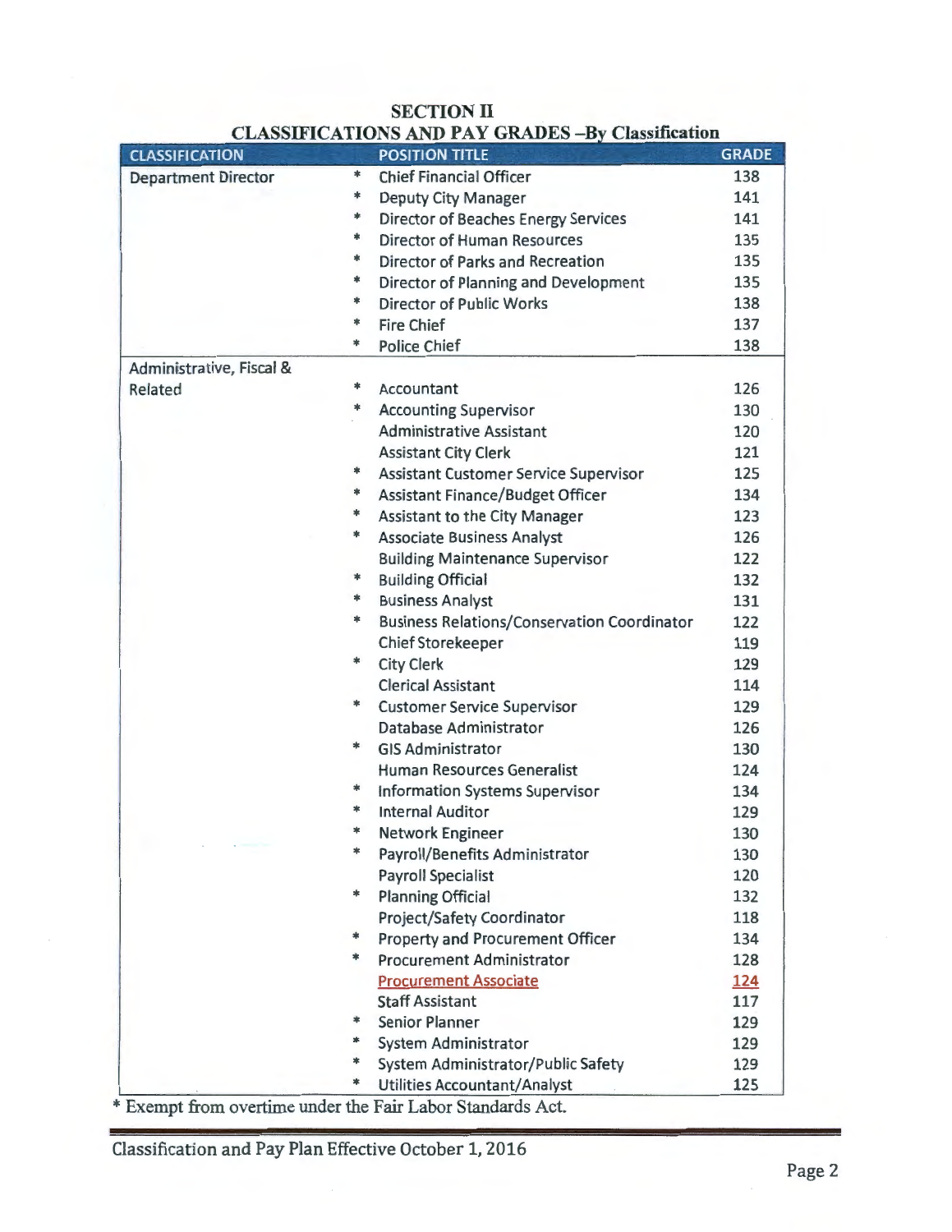## CLASSIFICATIONS AND PAY GRADES

|  | <b>By Classification</b> |  |
|--|--------------------------|--|
|--|--------------------------|--|

| <b>CLASSIFICATION</b>                                     |        | <b>POSITION TITLE</b>                            | <b>GRADE</b> |
|-----------------------------------------------------------|--------|--------------------------------------------------|--------------|
| <b>Electric Utilities</b>                                 | *      | <b>Construction &amp; Maintenance Supervisor</b> | 132          |
|                                                           |        | <b>Electric Safety &amp; Training Supervisor</b> | 129          |
|                                                           | *      | <b>Electric Utilities Superintendent</b>         | 136          |
|                                                           | *      | <b>Electrical Engineer</b>                       | 133          |
|                                                           | *      | <b>Electrical Engineer (Registered PE)</b>       | 134          |
|                                                           | $\ast$ | <b>Electrical Engineering Supervisor</b>         | 136          |
|                                                           | *      | <b>Meter Services Supervisor</b>                 | 127          |
|                                                           | *      | <b>System Operations Supervisor</b>              | 134          |
| <b>Public Works</b>                                       | *      | Distribution & Collection Superintendent         | 131          |
|                                                           | *      | <b>Public Works City Engineer</b>                | 135          |
|                                                           | *      | <b>Public Works Project Engineer</b>             | 135          |
|                                                           | $\ast$ | <b>Streets Superintendent</b>                    | 131          |
|                                                           | *      | <b>Utility Plant Supervisor</b>                  | 131          |
|                                                           |        | Utility Plant Maintenance Supervisor             | 127          |
|                                                           |        | <b>Assistant Ocean Rescue Supervisor</b>         | 118          |
| <b>Parks and Recreation</b>                               |        | <b>Beach Patrol Lieutenant</b>                   | Unclassified |
|                                                           |        | <b>Beach Patrol Lieutenant</b>                   | Unclassified |
|                                                           |        | <b>Director of Golf Instruction</b>              | 112          |
|                                                           |        | <b>Events Coordinator</b>                        | 122          |
|                                                           |        | <b>Golf Cart/Range Attendant</b>                 | 108          |
|                                                           | *      | <b>Golf Course Superintendent</b>                | 127          |
|                                                           | *      | Golf Course/Park Maintenance Superintendent      | 127          |
|                                                           | *      | <b>Golf Professional</b>                         | 126          |
|                                                           |        | <b>Golf Shop Attendant</b>                       | 112          |
|                                                           |        | <b>Golf Starter</b>                              | 108          |
|                                                           |        | Ocean Rescue Supervisor                          | 120          |
|                                                           |        | <b>Recreation Leader</b>                         | 114          |
|                                                           |        | <b>Recreation Program Assistant</b>              | 115          |
|                                                           | *      | <b>Recreation Superintendent</b>                 | 126          |
|                                                           |        | Recreation Supervisor                            | 123          |
|                                                           |        | <b>Tennis Court Attendant</b>                    | 108          |
|                                                           | ∗      | <b>Facility Manager</b>                          | 117          |
| <b>Public Safety</b>                                      | $\ast$ | <b>Fire Captain/Fire Marshall</b>                | 405          |
|                                                           | *      | Fire Captain/Shift Commander                     | 404          |
|                                                           |        | <b>Police Accreditation Manager</b>              | 122          |
|                                                           | *      | <b>Police Commander</b>                          | 133          |
|                                                           |        | <b>Police Officer Part Time</b>                  | 180          |
|                                                           |        | <b>Police Records Supervisor</b>                 | 119          |
|                                                           |        | Police Sergeant (Non-Union)                      | 182          |
|                                                           |        | Police Volunteer Coordinator                     | 115          |
|                                                           |        | <b>Public Safety Communications Supervisor</b>   | 126          |
|                                                           |        | <b>School Crossing Guard</b>                     | Unclassified |
| *Exempt from overtime under the Fair Labor Standards Act. |        |                                                  |              |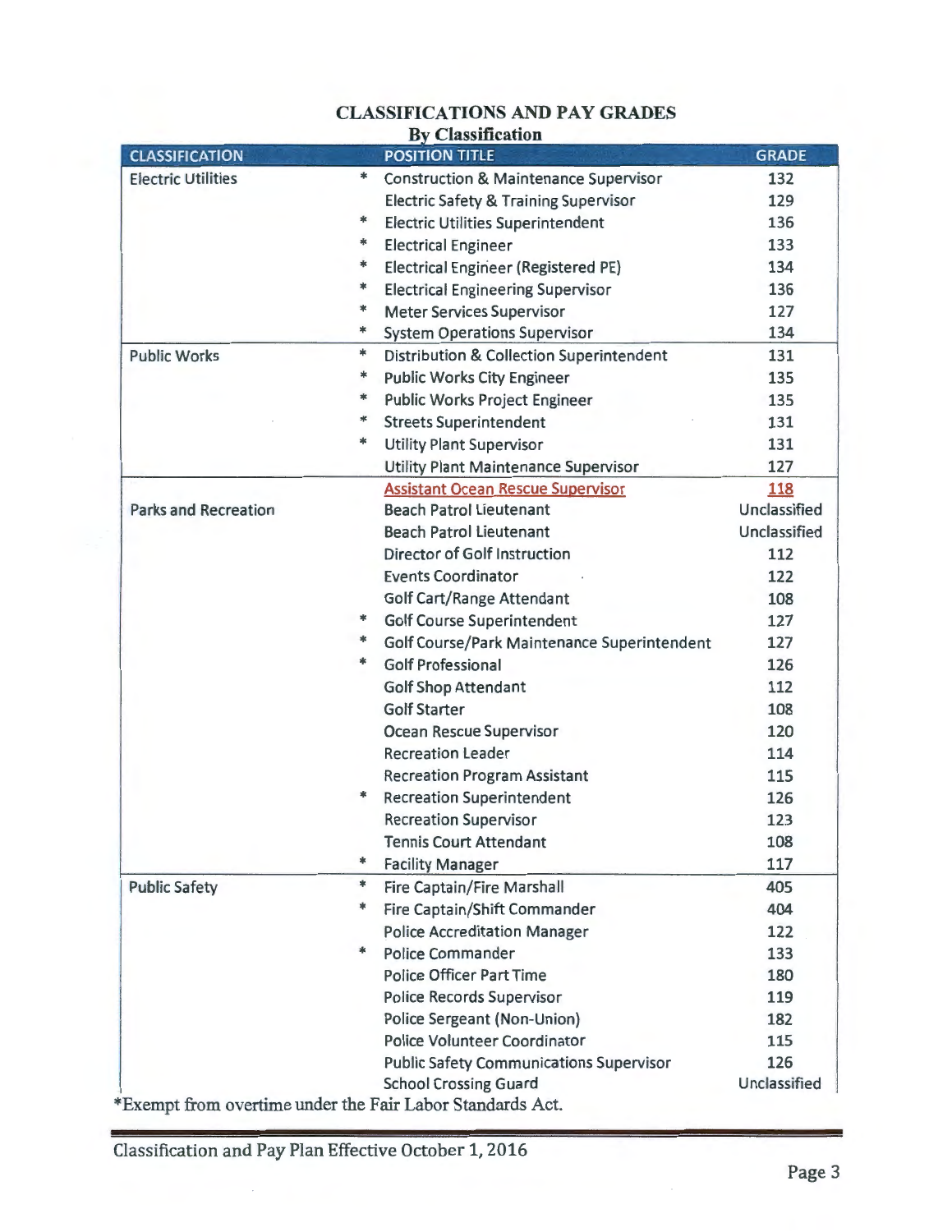# CLASSIFICATIONS AND PAY GRADES

|              |    | <b>By Grade</b>                                                                 |
|--------------|----|---------------------------------------------------------------------------------|
| <b>GRADE</b> |    | <b>POSITION TITLE</b>                                                           |
| 108          |    | <b>Golf Cart/Range Attendant</b>                                                |
| 108          |    | <b>Golf Starter</b>                                                             |
| 108          |    | <b>Tennis Court Attendant</b>                                                   |
| 112          |    | <b>Golf Shop Attendant</b>                                                      |
| 112          |    | <b>Director of Golf Instruction</b>                                             |
| 114          |    | <b>Clerical Assistant</b>                                                       |
| 114          |    | <b>Recreation Leader</b>                                                        |
| 115          |    | <b>Police Volunteer Coordinator</b>                                             |
| 115          |    | <b>Recreation Program Assistant</b>                                             |
| 117          |    | <b>Staff Assistant</b>                                                          |
| 117          | *  | <b>Facility Manager</b>                                                         |
| <b>118</b>   |    | <b>Assistant Ocean Rescue Supervisor</b>                                        |
| 118          |    | Project/Safety Coordinator                                                      |
| 119          |    | <b>Chief Storekeeper</b>                                                        |
| 120          |    | Ocean Rescue Supervisor                                                         |
| 119          |    | <b>Police Records Supervisor</b>                                                |
| 120          |    | <b>Administrative Assistant</b>                                                 |
| 120          |    | <b>Payroll Specialist</b>                                                       |
| 121          |    | <b>Assistant City Clerk</b>                                                     |
| 122          |    | <b>Building Maintenance Supervisor</b>                                          |
| 122          | *  | <b>Business Relations/Conservation Coordinator</b>                              |
| 122          |    | <b>Events Coordinator</b>                                                       |
| 122          |    | <b>Police Accreditation Manager</b>                                             |
| 123          |    | <b>Recreation Supervisor</b>                                                    |
| 123          | *  | <b>Assistant to the City Manager</b>                                            |
| 124          |    | <b>Human Resources Generalist</b>                                               |
| 124          |    | <b>Procurement Associate</b>                                                    |
| 125          | *. | <b>Assistant Customer Service Supervisor</b>                                    |
| 125          | *. | <b>Utilities Accountant/Analyst</b>                                             |
| 126          | *. | Accountant                                                                      |
| 126          | *  | <b>Associate Business Analyst</b>                                               |
| 126          | *  | Database Administrator                                                          |
| 126          | *. | <b>Recreation Superintendent</b>                                                |
| 126          |    | <b>Golf Professional</b>                                                        |
| 126          | *  | <b>Public Safety Communications Supervisor</b>                                  |
| 127          | *  | <b>Golf Course Superintendent</b>                                               |
| 127          | *  | Golf Course/Parks Maintenance Superintendent                                    |
| 127          |    | <b>Meter Services Supervisor</b>                                                |
| 127<br>128   | *  | <b>Utility Plant Maintenance Supervisor</b><br><b>Procurement Administrator</b> |
| 129          | *  | <b>City Clerk</b>                                                               |
| 129          | *  | <b>Customer Service Supervisor</b>                                              |
| 129          |    |                                                                                 |
|              |    | <b>Electric Safety &amp; Training Supervisor</b>                                |

\*Exempt from overtime under the Fair Labor Standards Act.